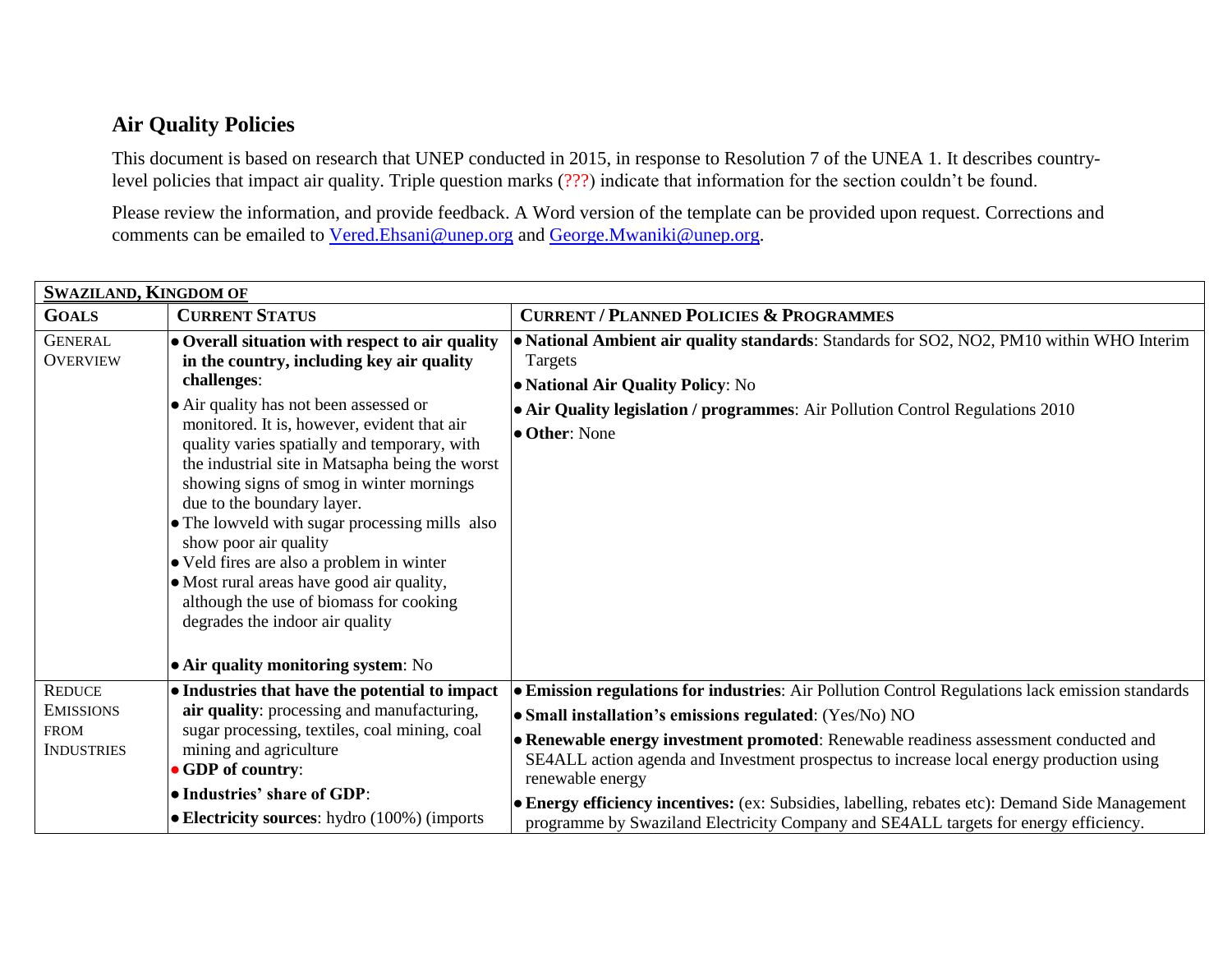|                                       | 80% of electricity mainly from S Africa)                                                 | Construction industry laws and policies promote energy efficiency; Sugar industry conversion to<br>biomass electricity production and use of efficient boilers |
|---------------------------------------|------------------------------------------------------------------------------------------|----------------------------------------------------------------------------------------------------------------------------------------------------------------|
|                                       |                                                                                          | 1 Incentives for clean production and installation of pollution prevention technologies:<br>Independent Power Producer policy, Electricity Grid Code           |
|                                       |                                                                                          | $\bullet$ Actions to ensure compliance with regulations: (monitoring, enforcement, fines etc) ???                                                              |
|                                       |                                                                                          | • Other actions at national, sub-national and / or local level to reduce industry emissions:                                                                   |
|                                       |                                                                                          | Prohibition of dark smoke and obligation for routine emitters tpo annually report their emissions<br>to the Swaziland Environment Authority                    |
|                                       | • Key transport-related air quality                                                      | • Vehicle emission limit: None                                                                                                                                 |
|                                       | challenges: (ex: vehicle growth, old fleet,                                              | • Fuel Sulphur content: 500 ppm                                                                                                                                |
|                                       | dirty fuel, poor public transport etc)                                                   | • Restriction on used car importation: Vehicles older than 15 years are banned                                                                                 |
|                                       |                                                                                          | • Actions to expand, improve and promote public transport and mass transit: ???                                                                                |
|                                       |                                                                                          | • Actions to promote non-motorized transport: (ex: include sidewalks and bike lanes in new<br>road projects, car-free areas etc) ???                           |
|                                       |                                                                                          | • Other transport-related actions: ethanol blending programme                                                                                                  |
| <b>REDUCE</b>                         | • Outdoor, open burning: (ex: is it commonly                                             | $\bullet$ Legal framework: (ex: is burning banned?) ???                                                                                                        |
| <b>EMISSIONS</b>                      | done? burning what kinds of wastes? etc) ???                                             | • Actions to prevent open burning of municipal waste and / or agricultural waste: $?$ ??                                                                       |
| <b>FROM OPEN</b><br><b>BURNING OF</b> |                                                                                          |                                                                                                                                                                |
| <b>AGRICULTURAL</b>                   |                                                                                          |                                                                                                                                                                |
| / MUNICIPAL                           |                                                                                          |                                                                                                                                                                |
| <b>WASTE</b>                          |                                                                                          |                                                                                                                                                                |
| (OUTDOOR)                             |                                                                                          |                                                                                                                                                                |
| <b>REDUCE</b><br><b>EMISSIONS</b>     | • Dominant fuels used for cooking and space<br>heating: 64% use solid fuel for cooking   | · Indoor air pollution regulated: No                                                                                                                           |
| <b>FROM OPEN</b><br><b>BURNING OF</b> | • Impact: 300 deaths/year from indoor air<br>pollution (100 deaths/year from outdoor air | 2 Promotion of non-grid / grid electrification: 71% electrification rate (much lower in rural<br>areas) Rural electrification programme                        |
| <b>BIOMASS</b><br>(INDOOR)            | pollution)                                                                               | 3 Promotion of cleaner cooking fuels and clean cook stoves: Promotion of clean cook stoves                                                                     |
|                                       |                                                                                          | and clean fuels especially in rural areas where dependency on fuel wood still persists.                                                                        |